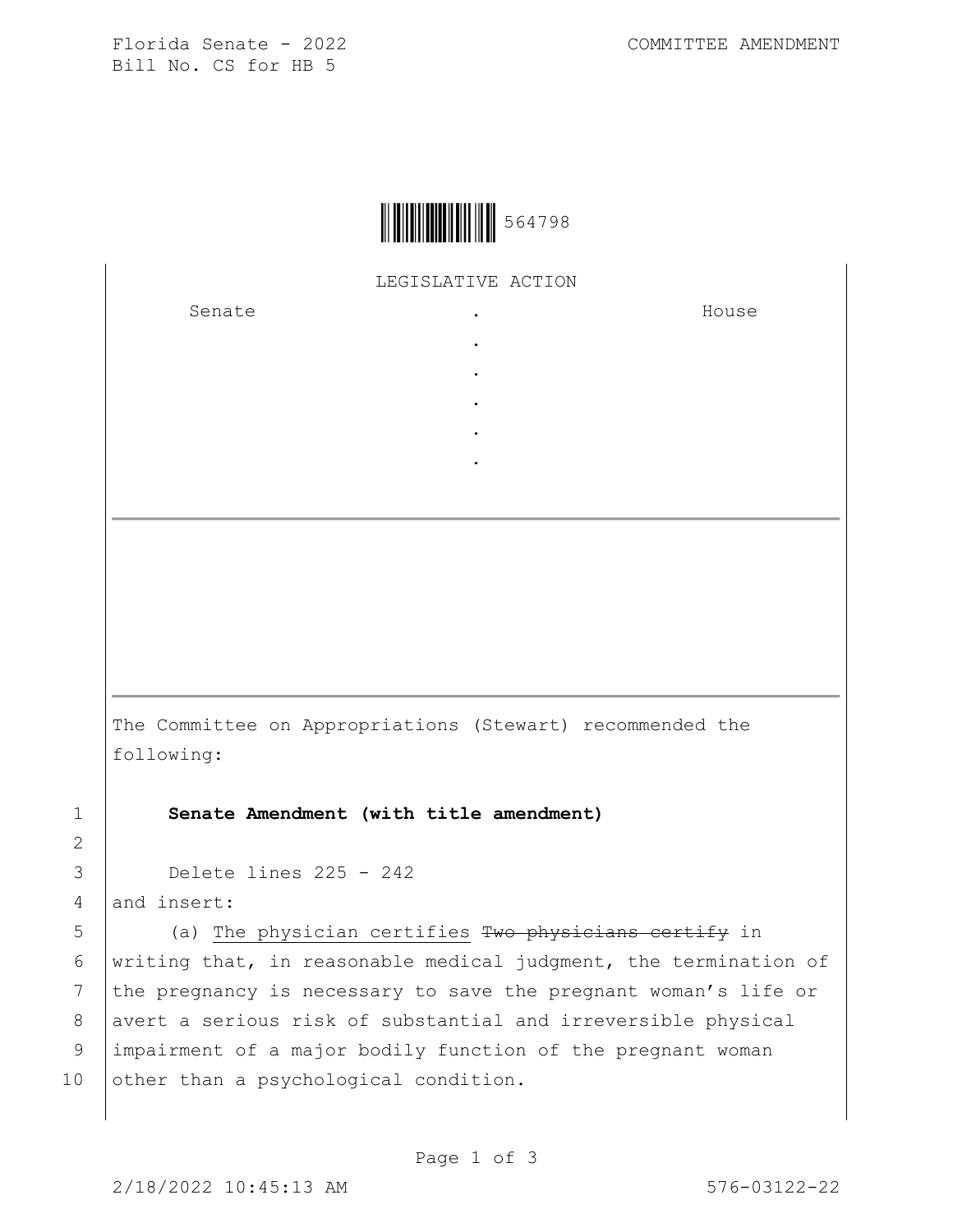Florida Senate - 2022 COMMITTEE AMENDMENT Bill No. CS for HB 5



| 11 | (b) The physician certifies in writing that, in reasonable       |
|----|------------------------------------------------------------------|
| 12 | medical judgment, there is a medical necessity for legitimate    |
| 13 | emergency medical procedures for termination of the pregnancy to |
| 14 | save the pregnant woman's life or avert a serious risk of        |
| 15 | imminent substantial and irreversible physical impairment of a   |
| 16 | major bodily function of the pregnant woman other than a         |
| 17 | psychological condition, and another physician is not available  |
| 18 | for consultation.                                                |
| 19 | (c) The fetus has not achieved viability under s.                |
| 20 | 390.01112, and the physician certifies in writing that, in       |
| 21 | reasonable medical judgement, the fetus has a fatal fetal        |
| 22 | abnormality.                                                     |
| 23 | Section 5. Subsection (1) of s. 390.01112, Florida               |
| 24 | Statutes, is amended to read:                                    |
| 25 | 390.01112 Termination of pregnancies during viability.-          |
| 26 | (1) A physician may not perform a No termination of              |
| 27 | pregnancy shall be performed on any human being if the physician |
| 28 | determines that, in reasonable medical judgment, the fetus has   |
| 29 | achieved viability, unless:                                      |
| 30 | (a) The physician certifies Two physicians certify in            |
| 31 | writing that, in reasonable medical judgment, the termination of |
| 32 | the pregnancy is necessary to save the pregnant woman's life or  |
| 33 | avert a serious risk of substantial and irreversible physical    |
| 34 | impairment of a major bodily function of the pregnant woman      |
| 35 | other than a psychological condition; or                         |
| 36 | (b) The physician certifies in writing that, in reasonable       |
| 37 | medical judgment, there is a medical necessity for legitimate    |
| 38 | emergency medical procedures for termination of the pregnancy to |
| 39 | save the pregnant woman's life or avert a serious risk of        |

Page 2 of 3